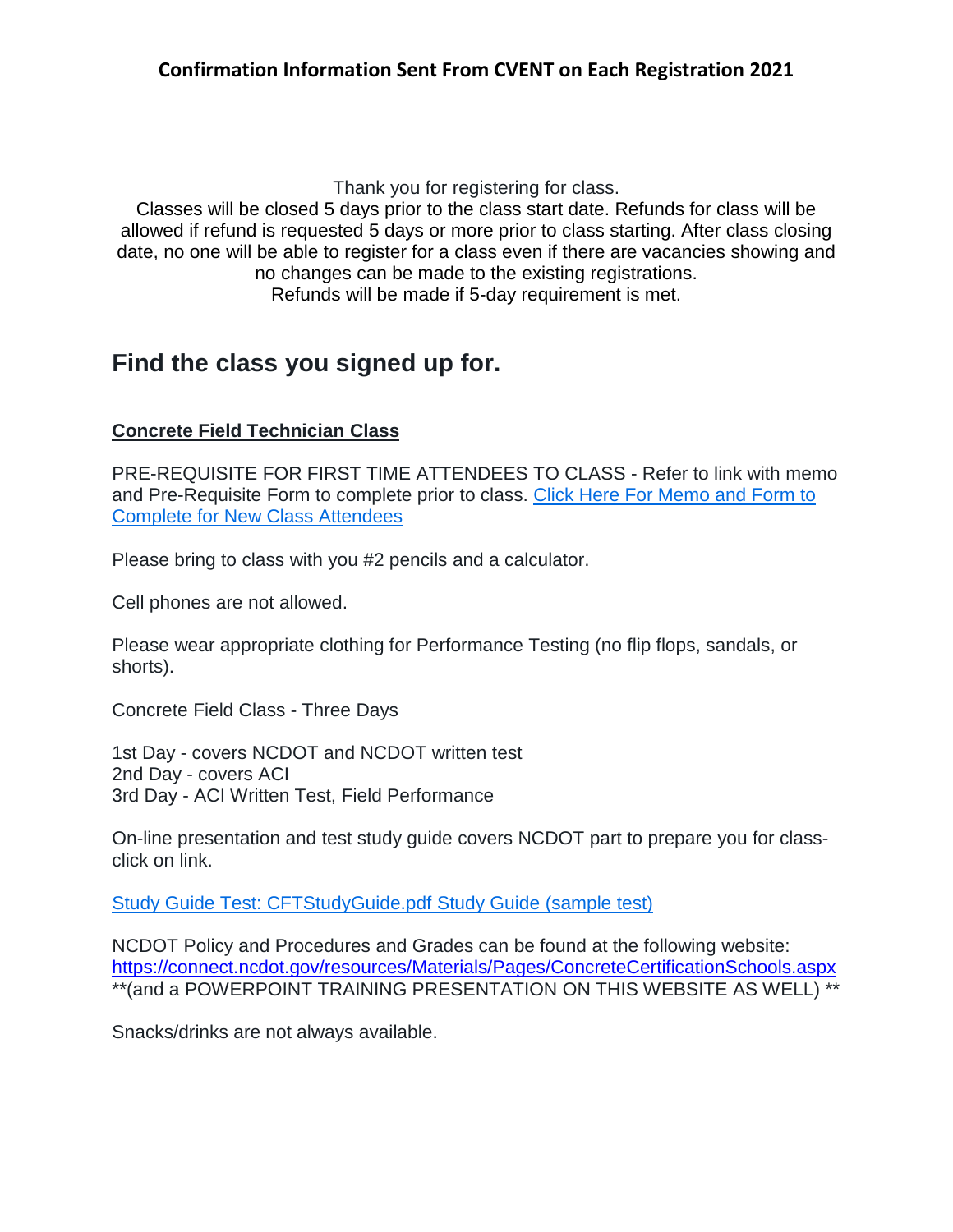## **Confirmation Information Sent From CVENT on Each Registration 2021**

All ADA (Americans with Disabilities Act) requests need prior approval by the ACI Certification Board. Requests for special accommodations need to include written documentation from a medical professional detailing the physical limitation of the examinee. Requests need to be made at least two weeks prior to the examination date and need to be emailed to Jim Sawyer at jsawyer@ncdot.gov.

Individuals with temporary injuries are not covered under the ADA and should be rescheduled for a future exam session. Individuals rescheduled due to temporary injuries need to provide a doctor's note clearing them for participation.

## **Asphalt Schools**

QMS Roadway Technician 8:30 am - 5:00 pm

Please bring to class a pocket calculator, pencils, pen, notepad, and highlighter.

\*FIRST-TIME ATTENDEES MUST COMPLETE 10 DAY OJT TRAINING CHECKLIST OR ROADWAY EXPERIENCE FORM AND BRING TO CLASS IN ORDER TO BE CERTIFIED: [10DayOJTChecklistFullPacket.pdf](https://connect.ncdot.gov/resources/Materials/Materials/10%20Day%20OJT%20Checklist%20Full%20Packet.pdf) [RoadwayExperienceCertificationForm.pdf](https://connect.ncdot.gov/resources/Materials/Materials/Roadway%20Experience%20Certification%20Form.pdf)

#### QMS Level I Plant Technician 8:30 am - 5:00 pm

\*\*If you are new to this class, you are required to complete the OJT form. Please bring to class to be attached to your exam.\*\*

[QMSPlantLevel1TechOJT.pdf](https://connect.ncdot.gov/resources/Materials/Materials/QMS%20Plant%20Level%201%20Tech%20OJT%20Full%20Packet.pdf)

#### QMS Level II Plant Technician 8:30 am - 5:00 pm

#### **NOTES:**

Any change related to enrollment must be handled through the NCDOT GeoMaterials Section.

UPDATE: Students who fail exams will have to pay \$50 to re-take the class.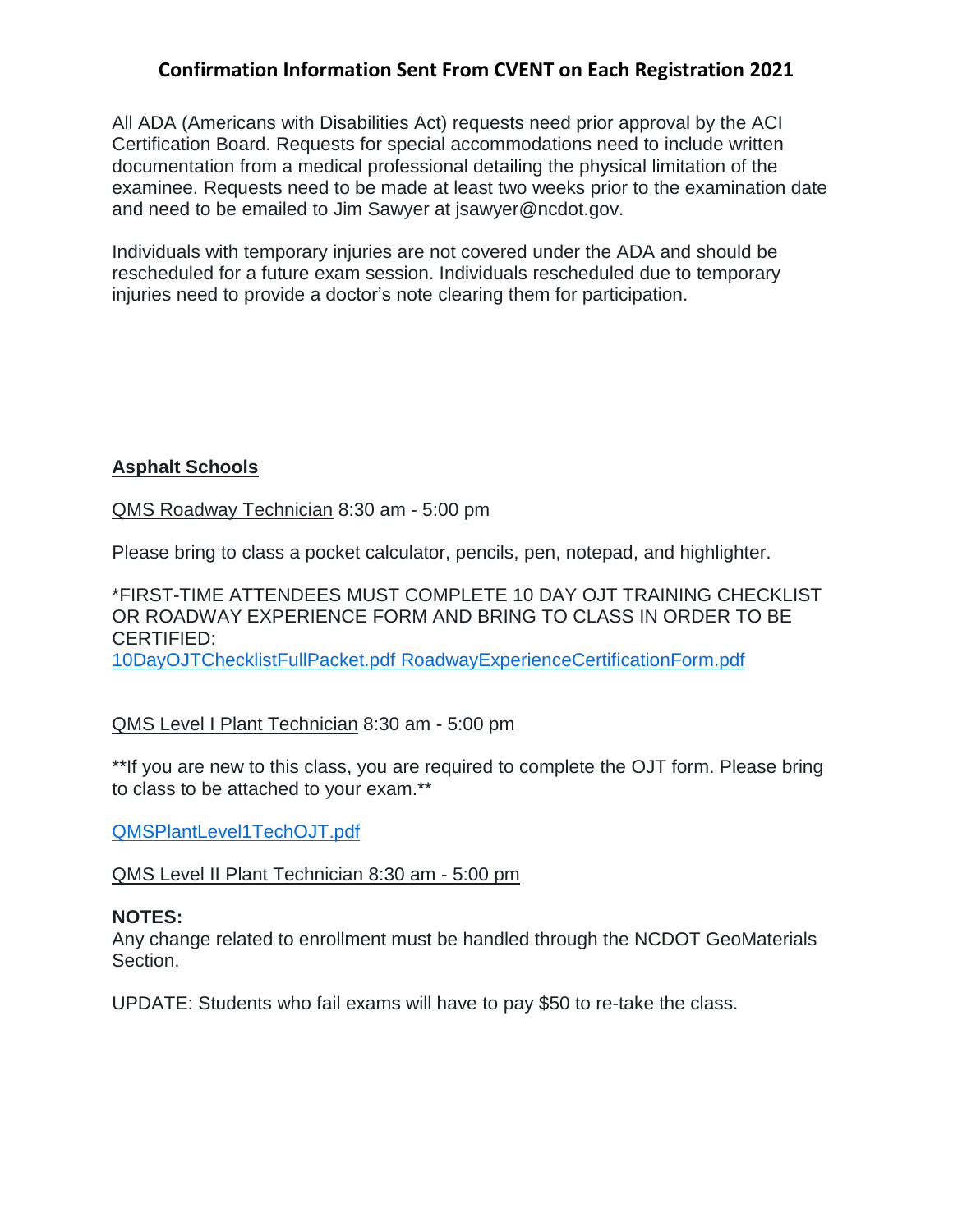## **Soils Schools**

ABC Sampling Class 8:30 am - 12:00 pm

Bring pocket calculator, pencils, pen, notepad, and highlighter.

Borrow Pit Sampling Class 1:00 pm – 5:00 pm Bring Pen, pencil, highlighter, and notepad.

Conventional Density Class - 2-day class Bring Pocket size calculator, pencils, clipboard, straight edge, French curve, and scratch paper.

Self-Study ABC Sampling Exam ONLY Bring Pocket calculator, pencils, pens, notepad, and highlighter.

Self-Study Borrow Pit Sampling Exam ONLY Bring pen, pencil, highlighter, and notepad.

Self-Study Conventional Density Exam ONLY Bring pocket size calculator, pencils, clipboard, straight edge, french curve, and scratch paper.

Self-Study QMS Density Gauge Exam ONLY Bring pocket size calculator, pencils, pen, highlighter, and notepad.

Nuclear Density Testing - Base, Select & FDR Materials - 1-day class Bring pocket size calculator, pencils, clipboard, straight edge, and scratch paper.

QMS Density Gauge (asphalt) - 1-day class Bring pocket size calculator, pencils, pen, highlighter, and notepad.

Nuclear Safety and Hazardous Materials Class (NCDOT Employees ONLY) – 1-day class

Bring pencils, pen and notepad.